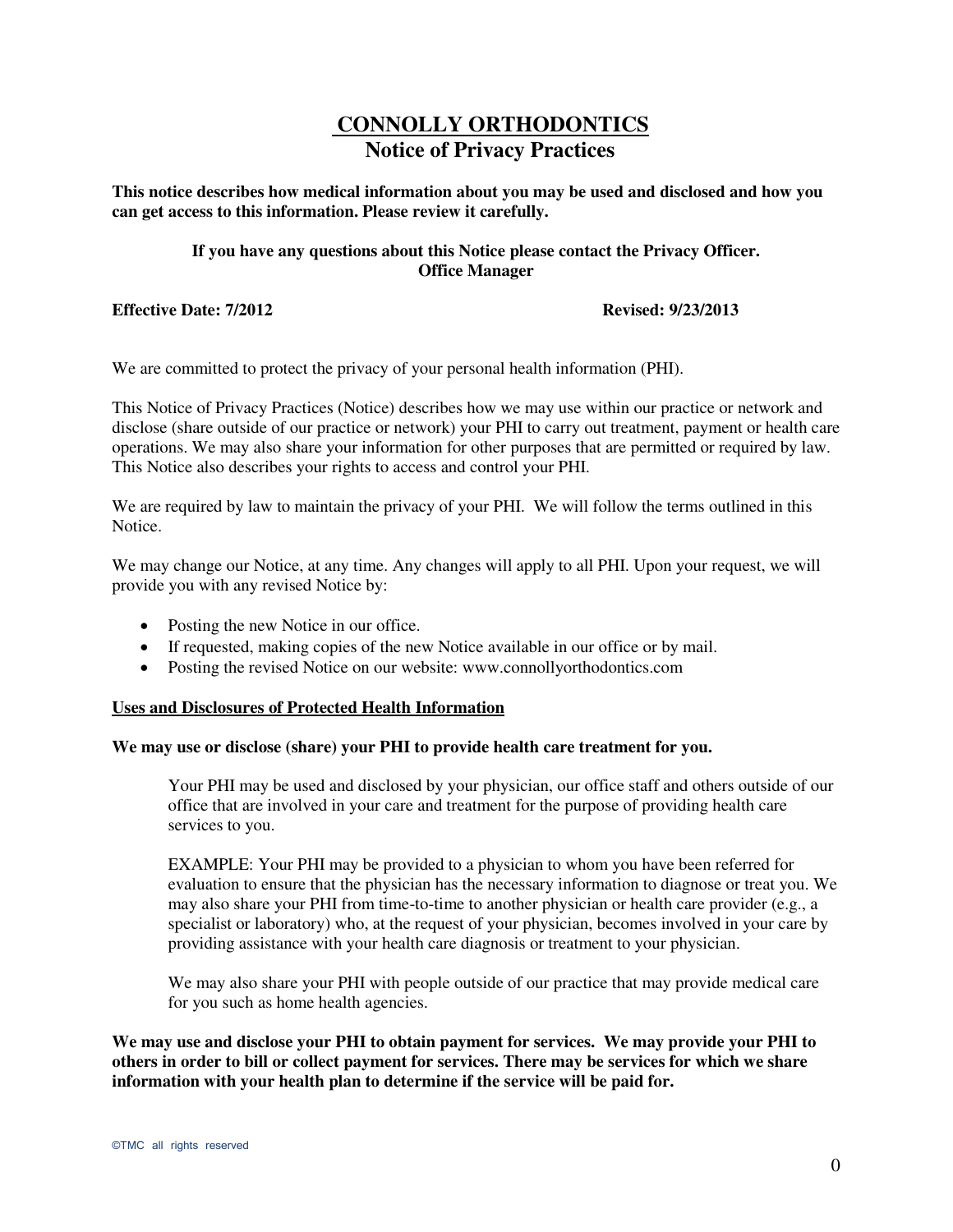PHI may be shared with the following:

- Billing companies
- Insurance companies, health plans
- Government agencies in order to assist with qualification of benefits
- Collection agencies

EXAMPLE: You are seen at our practice for a procedure. We will need to provide a listing of services such as x-rays to your insurance company so that we can get paid for the procedure. We may at times contact your health care plan to receive approval PRIOR to performing certain procedures to ensure the services will be paid for. This will require sharing of your PHI.

# **We may use or disclose, as-needed, your PHI in order to support the business activities of this practice which are called health care operations.**

# EXAMPLES:

- Training students, other health care providers, or ancillary staff such as billing personnel to help them learn or improve their skills.
- Quality improvement processes which look at delivery of health care and for improvement in processes which will provide safer, more effective care for you.
- Use of information to assist in resolving problems or complaints within the practice.

# **We may use and disclosure your PHI in other situations without your permission:**

- If required by law: The use or disclosure will be made in compliance with the law and will be limited to the relevant requirements of the law. For example, we may be required to report gunshot wounds or suspected abuse or neglect.
- Public health activities: The disclosure will be made for the purpose of controlling disease, injury or disability and only to public health authorities permitted by law to collect or receive information. We may also notify individuals who may have been exposed to a disease or may be at risk of contracting or spreading a disease or condition.
- Health oversight agencies: We may disclose protected health information to a health oversight agency for activities authorized by law, such as audits, investigations, and inspections. Oversight agencies seeking this information include government agencies that oversee the health care system, government benefit programs, other government regulatory programs and civil rights laws.
- Legal proceedings: To assist in any legal proceeding or in response to a court order, in certain conditions in response to a subpoena, or other lawful process.
- Police or other law enforcement purposes: The release of PHI will meet all applicable legal requirements for release.
- Coroners, funeral directors: We may disclose protected health information to a coroner or medical examiner for identification purposes, determining cause of death or for the coroner or medical examiner to perform other duties authorized by law
- Medical research: We may disclose your protected health information to researchers when their research has been approved by an institutional review board that has reviewed the research proposal and established protocols to ensure the privacy of your protected health information.
- Special government purposes: Information may be shared for national security purposes, or if you are a member of the military, to the military under limited circumstances.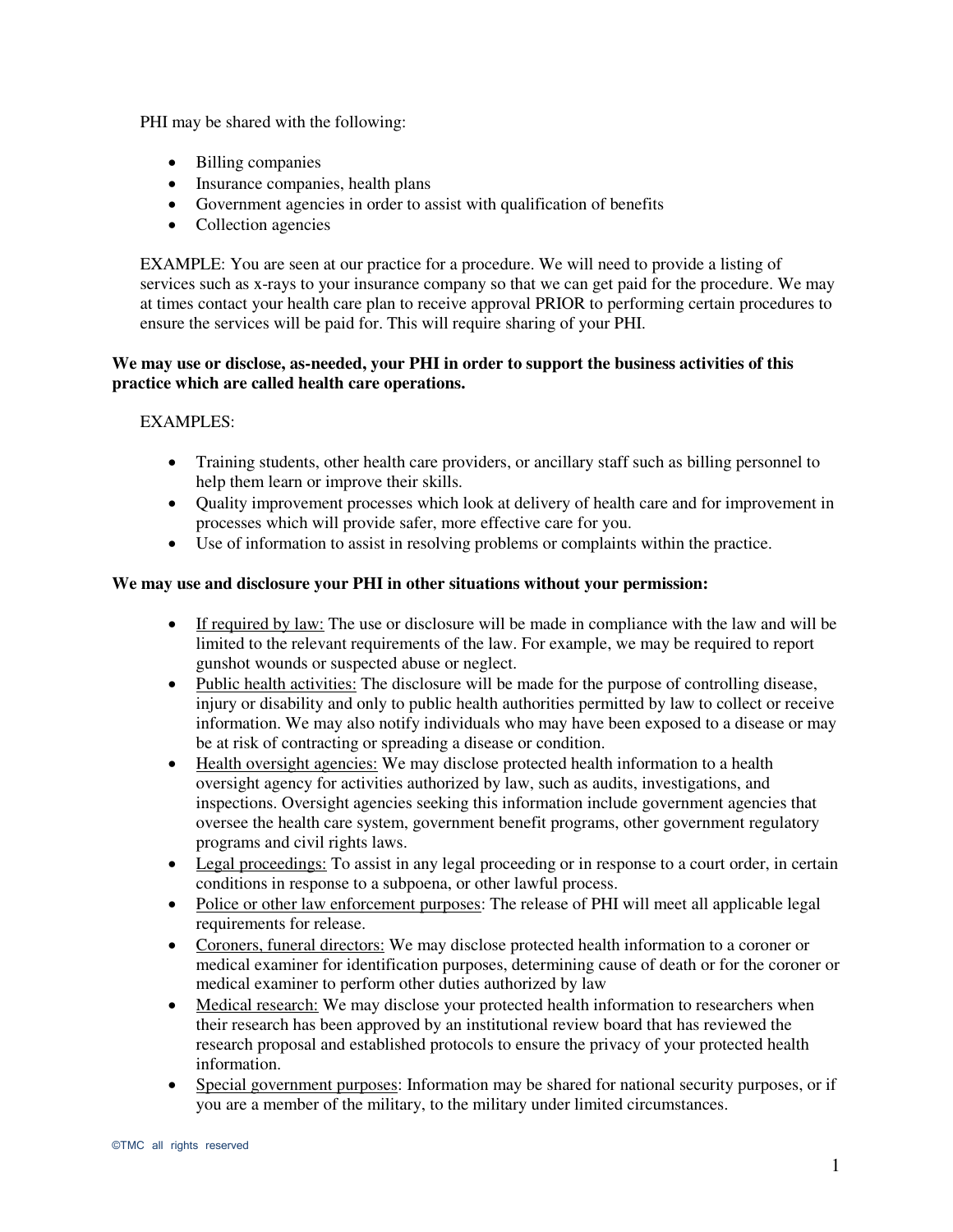- Correctional institutions: Information may be shared if you are an inmate or under custody of law which is necessary for your health or the health and safety of other individuals.
- Workers' Compensation: Your protected health information may be disclosed by us as authorized to comply with workers' compensation laws and other similar legally-established programs.

### **Other uses and disclosures of your health information.**

Business Associates: Some services are provided through the use of contracted entities called "business associates". We will always release only the minimum amount of PHI necessary so that the business associate can perform the identified services. We require the business associate(s) to appropriately safeguard your information. Examples of business associates include billing companies or transcription services.

Health Information Exchange: We may make your health information available electronically to other healthcare providers outside of our facility who are involved in your care.

Treatment alternatives: We may provide you notice of treatment options or other health related services that may improve your overall health.

Healthcare Operations: We may discuss minimal amount of treatment in the open bay area.

Appointment reminders: We may contact you and leave you a message as a reminder about upcoming appointments or treatment. We may email or text you to remind you of an upcoming appointment or scheduling an appointment.

#### **We may use or disclose your PHI in the following situations UNLESS you object.**

- We may share your information with friends or family members, or other persons directly identified by you at the level they are involved in your care or payment of services. If you are not present or able to agree/object, the healthcare provider using professional judgment will determine if it is in your best interest to share the information. For example, we may discuss post procedure instructions with the person who drove you to the facility unless you tell us specifically not to share the information.
- We may use or disclose protected health information to notify or assist in notifying a family member, personal representative or any other person that is responsible for your care of your location, general condition or death.
- We may use or disclose your protected health information to an authorized public or private entity to assist in disaster relief efforts.

# **The following uses and disclosures of PHI require your written authorization:**

• Marketing

Disclosures of for any purposes which require the sale of your information

All other uses and disclosures not recorded in this Notice will require a written authorization from you or your personal representative.

Written authorization simply explains how you want your information used and disclosed. Your written authorization may be revoked at any time, in writing. Except to the extent that your doctor or this practice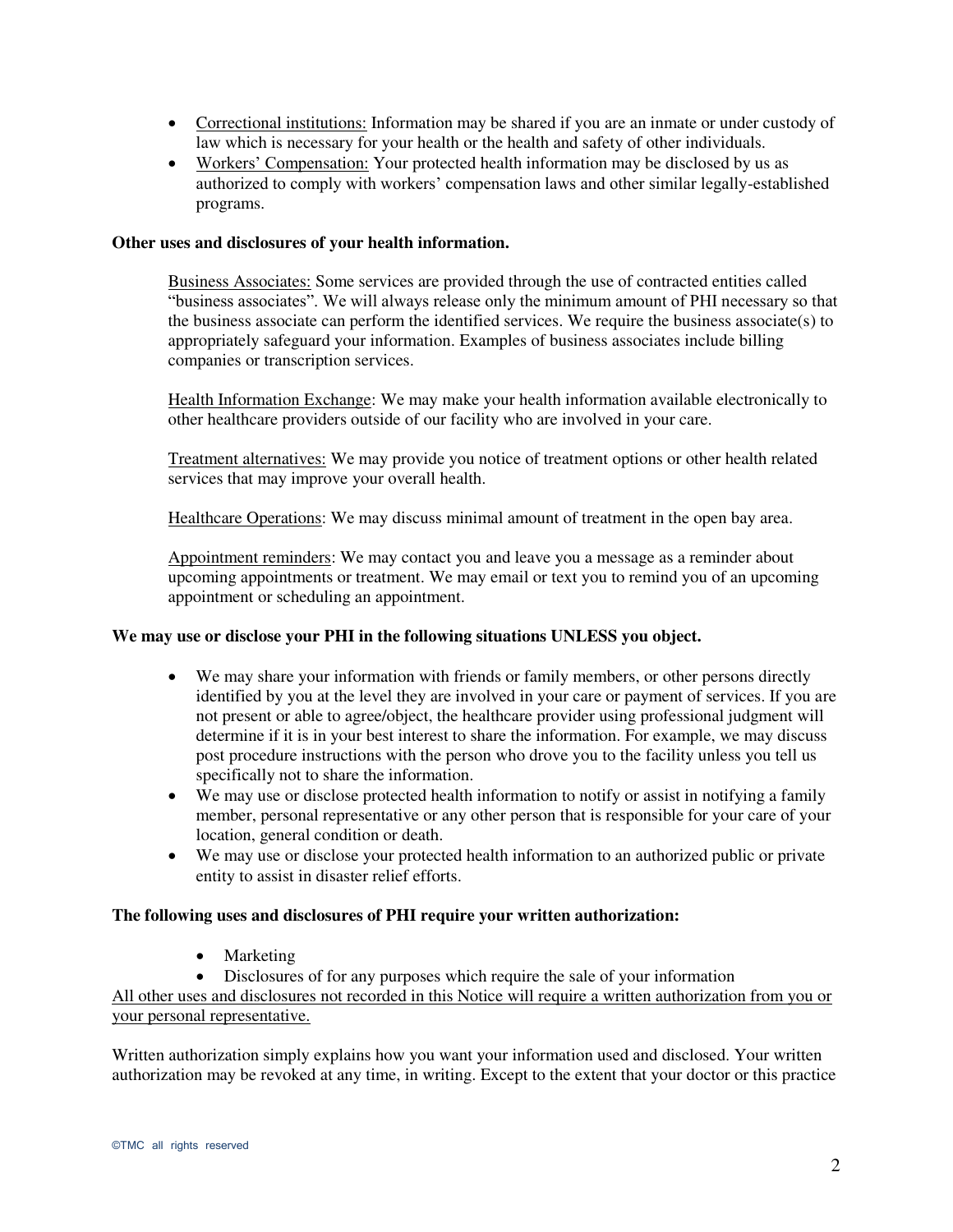has used or released information based on the direction provided in the authorization, no further use or disclosure will occur.

### **Your Privacy Rights**

You have certain rights related to your protected health information. All requests to exercise your rights must be made in writing. You may contact the office manager with your request at ConnollyOrthodontics@gmail.com.

#### **You have the right to see and obtain a copy of your protected health information.**

This means you may inspect and obtain a copy of protected health information about you that is contained in a designated record set for as long as we maintain the protected health information. If requested we will provide you a copy of your records in an electronic format. There are some exceptions to records which may be copied and the request may be denied. We may charge you a reasonable cost based fee for a copy of the records.

### **You have the right to request a restriction of your protected health information.**

You may request for this practice not to use or disclose any part of your protected health information for the purposes of treatment, payment or healthcare operations. We are not required to agree with these requests. If we agree to a restriction request we will honor the restriction request unless the information is needed to provide emergency treatment.

**There is one exception**: we must accept a restriction request to restrict disclosure of information to a health plan if you pay out of pocket in full for a service or product unless it is otherwise required by law.

#### **You have the right to request for us to communicate in different ways or in different locations.**

We will agree to reasonable requests. We may also request alternative address or other method of contact such as mailing information to a post office box. We will not ask for an explanation from you about the request.

#### **You may have the right to request an amendment of your health information.**

You may request an amendment of your health information if you feel that the information is not correct along with an explanation of the reason for the request. In certain cases, we may deny your request for an amendment at which time you will have an opportunity to disagree.

## **You have the right to a list of people or organizations who have received your health information from us.**

This right applies to disclosures for purposes other than treatment, payment or healthcare operations. You have the right to obtain a listing of these disclosures that occurred after April 14, 2003. You may request them for the previous six years or a shorter timeframe. If you request more than one list within a 12 month period you may be charged a reasonable fee.